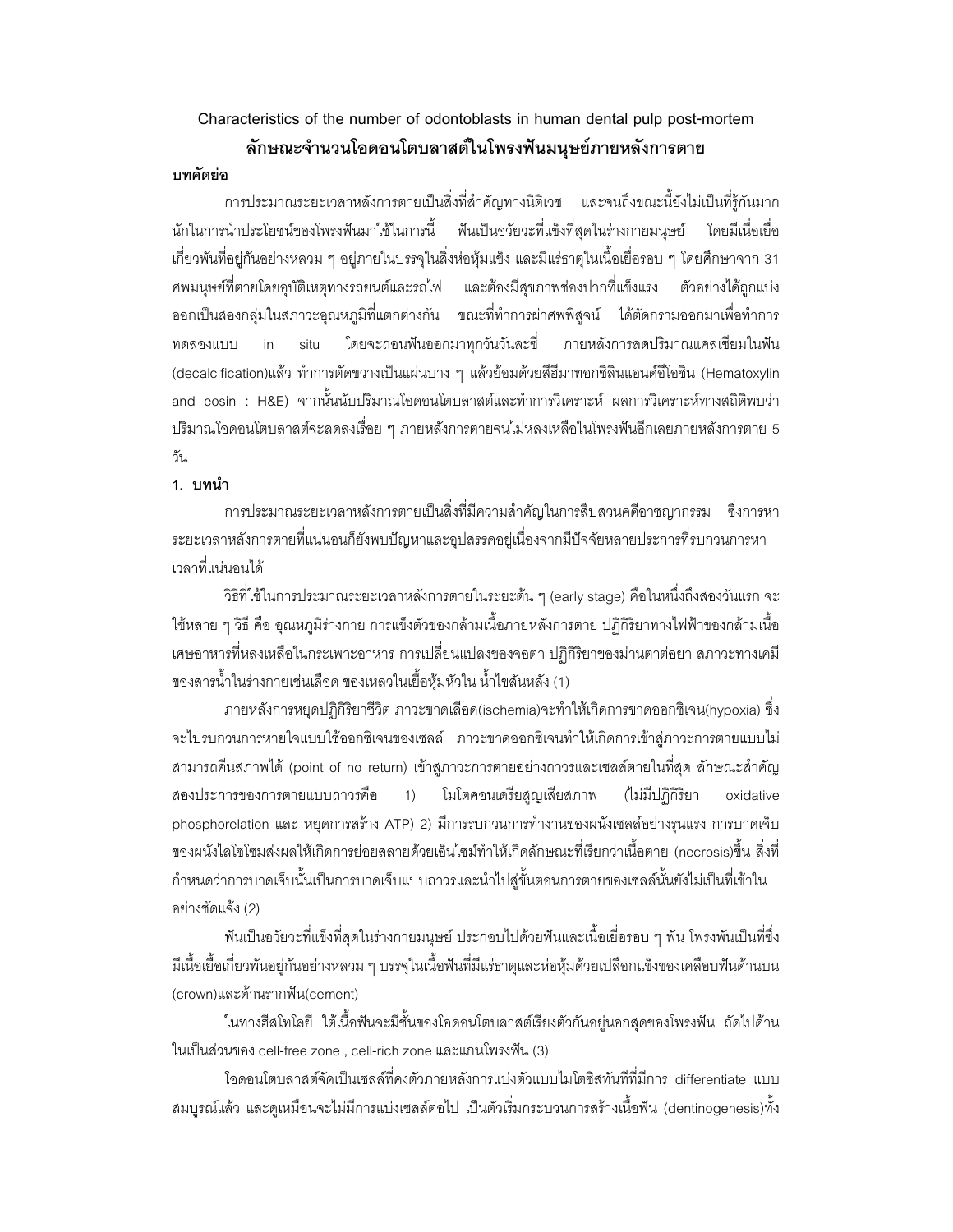ในระยะการพัฒนาของฟัน และระยะฟันที่เต็มวัยแล้ว และเป็นลักษณะที่จำเพาะอย่างมากของ dental-pulp complex โดยจะมีการสร้าง matrix ที่ประกอบไปด้วยคอลลาเจนไฟบริล โปรตีนที่ไม่ใช่คอลลาเจน และ โปรที โอกลัยแคนที่สามารถให้แร่ธาตุผ่านได้ ลักษณะโครงสร้างของโอดอนโตบลาสต์จะมี highly ordered RER, กอล จิคอมเพล็กซ์ที่เด่นชัด , secretory granules และปริมาณไมโตคอนเดรียจำนวนมาก นอกจากนั้นยังพบ RNA ในปริมาณมาก ในนิวเคลียสยังมีนิวคลีโอไลหนึ่งหรือมากกว่านั้น ซึ่งเป็นลักษณะทั่วไปของเซลล์ที่มีการหลั่ง โปรตีน (Protein secreting cell) ในทางกลับกันกับโอดอนโตบลาสต์ที่แอคทีฟ (active odontoblast) ในภาวะ พักหรือ inactive odontoblast จะมีการลดจำนวนออร์แกเนล ในระยะการสร้างเนื้อฟัน(dentinogenesis) โอ ดอนโตบลาสต์จะสร้าง dentinal tubules และทำให้เนื้อพันเป็นเนื้อเยื้อที่มีชีวิต (living responsive tissue)(4)



**Hg. 1.** The layer of odontoblasts in human dental pulp 7 h (a), 55 h (b) and 103 h (c) after death at roo dental pulp. Hematoxylin and eosin, 40 x. m temperature. D: dentin. O: layer of odontoblasts. M: middle part of the

และเนื่องจากในโพรงฟันมีเซลล์ค่อนข้างบางเบา ทำให้อัตราการใช้ออกซิเจนต่ำเมื่อเปรียบเทียบกับ เซลล์ในเนื้อเยื่ออื่น ๆ ในขณะขั้นตอนการสร้างเนื้อฟัน metabolic activity จะสูงกว่าภายหลังจากการพัฒนา crown เรียบร้อยแล้ว และจะพบ metabolic activity สูงที่สุดในส่วนของชั้น odontoblast layer และพบ metabolic activity ต่ำสุดในส่วนกลางของโพรงฟัน ซึ่งเป็นที่อยู่ของเส้นประสาทและเส้นเลือดทั้งหมดที่มาเลี้ยง ตัวฟัน Yu และคณะพบว่าอัตราการใช้ออกซิเจนในโอดอนโตบลาสต์ใน lower incisor pulp ของหนูจะอยู่ใน ขัตรา 3.2±0.2 ml/นาที่/100กรัมของน้ำหนักเนื้อเยื่อโพรงฟัน(5) นอกเหนือไปจาก glycolytic pathway โพรง ฟันจะสามารถสร้างพลังงานได้โดยผ่านทาง phosphogluconate (เช่น pentose phosphate) shunt ซึ่งเป็น carbohydrate metabolism ชนิดหนึ่ง (6) ซึ่งบ่งบอกว่าโพรงฟันอาจจะสามารถทำงานภายใต้การเปลี่ยนแปลง ภาวการณ์ขาดเลือดในระดับต่าง ๆ ได้

เป็นที่รู้จักกันไม่มากในการนำโพรงฟันมาใช้เป็นเนื้อเยื่อสำหรับประมาณระยะเวลาหลังการตาย Duffy และคณะ (7) ได้ทำการเปรียบเทียบอัตราการเน่าเปื่อยของโพรงฟันในสภาพอากาศของฝั่งตะวันตกเฉียงเหนือ ของแคนาดาในการสกัดฟันจากมนุษย์และหมู in situ เซลล์ในโพรงฟันได้ถูกเก็บรักษาไว้ 96-336 ชั่วโมง หรือ4-14 วัน ตามสภาพสิ่งแวดล้อม และทำ flow cytometric evaluation ของการย่อยสลายของ DNA ของโพรงฟัน แสดงให้เห็นปริมาณ DNA น้อยที่สุดที่ย่อยสลายในเนื้อเยื่อโพรงฟันที่ 144 ชั่วโมงภายหลังการผ่าตัดนำฟัน third molar ของมนุษย์ออกมา ดังนั้นเนื้อเยื่อในโพรงฟันจึงไม่น่าเชื่อถือในการนำมาประเมินระยะเวลาการตายใน ระยะ early stage จากนั้นนำมาตรวจทางกล้องจุลทรรศน์ที่ 144 ชั่วโมงภายหลังการตัดฟันออกมาไม่ได้แสดงให้ เห็นการเปลี่ยนแปลงลักษณะแบบ autolysis (8) จากการศึกษาของ Caviedes-Bucheli และคณะ (9) แสดงให้ เห็นว่า เนื้อเยื่อโพรงฟัน 41%ยังคงมีชีวิตใน 24 ชั่วโมงแรกภายหลังการตาย

ขณะนี้ก็ยังมีไม่มากที่บันทึกไว้เกี่ยวกับการเปลี่ยนแปลงของโพรงฟันภายหลังการตายที่ทำการศึกษา แบบ in situ ใน alveolar bone (jaw) และเมื่อคำนึงถึงว่า โอดอนโตบลาสต์เป็นเซลล์ที่มี differentiate สูง ซึ่ง มักจะไวต่อปริมาณออกซิเจน และจำเพาะกับโพรงฟัน และข้อเสนอแนะของ Fisher and Walters (6) ว่าโพรง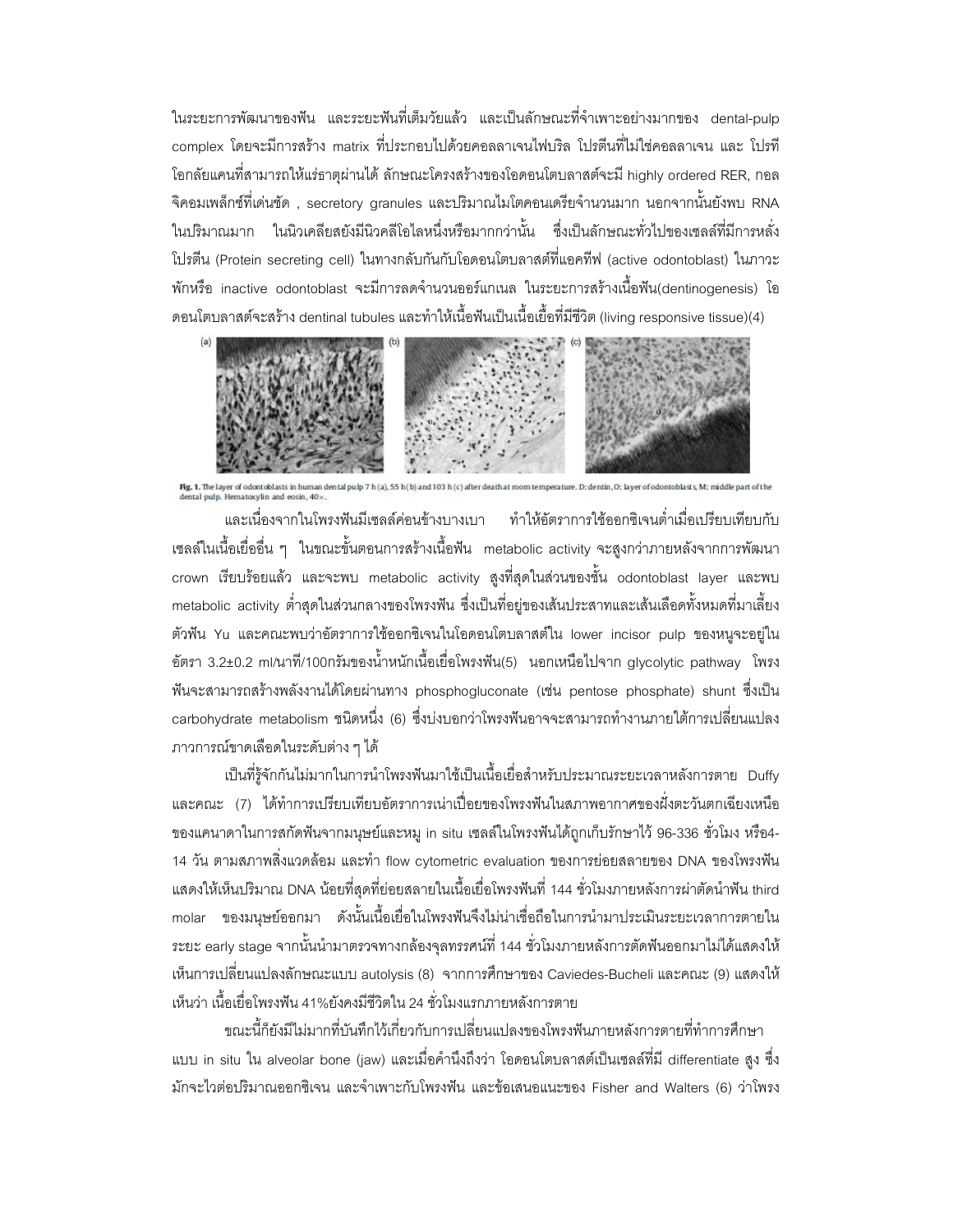้ ฟันอาจจะสามารถทำหน้าที่ได้ในสภาวะขาดออกซิเจนในระดับต่างๆ คณะผู้วิจัยตัดสินใจที่จะวิเคราะห์ลักษณะ จำเพาะพื้นฐานของจำนวนโอดอนโตบลาสต์ในโพรงฟันภายหลังการตาย

งานวิจัยนี้จะเน้นเรื่องพลวัตการเปลี่ยนแปลงจำนวนโอดอนโตบลาสต์ในโพรงฟันมนุษย์ in situ โดย ้เป็นตัวแปรตามของระยะเวลา จุดประสงค์เพื่อตรวจสอบและยืนยันลักษณะเฉพาะของกระบวนการนี้ จำนวน เคสของชุดข้อมูลนี้สามารถนำมาใช้ในการวิเคราะห์แบบ simple แต่มันค่อนข้างต่ำเกินไปในการสร้างเครื่องมือที่ ใช้ในการวัดทางสถิติ

### 2. วัสดุและวิธีการ

การศึกษานี้ได้ดำเนินการตามความต้องการ ของ Institute of Forensic Medicine at the University of Ljubljana medical faculty เกี่ยวกับการจัดการและดำเนินการทดลองงานวิจัยต่ออวัยวะหรือเนื้อเยื่อจาก ร่างกายผู้ตาย และด้วยความเห็นชอบของ The National Medical ethics Committee of the Republic of Slovenia, No.114/12/03

้วัสดุได้จากศพ 32 ราย ที่มีอายุระหว่าง 18-40 ปี ตายด้วยอาการบาดเจ็บส่วนใหญ่จากอุบัติเหตุทาง ิ รถยนต์และรถไฟ โดยที่ส่วนศีรษะถูกทำให้เสียหายเกินยอมรับ หากมีฟันผุไม่ควรลึกเกิน 3 มม. เพื่อจะได้ไม่ต้อง ้นำมาคำนวณ ระหว่างทำดำเนินการผ่าศพ จะตัดส่วนกรามออกมาและเก็บรักษาไว้ในถุงพลาสติกที่เปิดไว้ ให้มี ่ อากาศเข้าได้เพื่อเป็นการจำลองอาการของศพที่มักจะมีลักษณะอ้าปากเล็กน้อย ทุก ๆ วันจะถอนพืนออกมา (sample) โดยเริ่มจากฟันรากเดี่ยวคือ Canine โดยเร็วที่สุดเมื่อศพมาถึง Institute of Forensic Medicine ี จากนั้นต่อด้วยพันซี่ premolar ทุก ๆ 24 ชั่วโมงหลังจากพันซี่แรกได้ถูกถอนออกไป แบ่งกลุ่มตัวอย่างออกเป็น ี สองกลุ่ม : 15 รายที่อุณหภูมิห้อง (23°C) และ 17 รายที่อุณหภูมิแข่เย็น (4°C) 2.1 Control

เพื่อเหตุผลทางด้าน orthodontic จะใช้ฟันPremolar ซี่แรกจาก intact mandible จากวัยรุ่นที่ถอนโดย การฉีดยาชาเฉพาะที่ (Ultracain D-S forte, 2 ml ampoule, Hoechst AG) และใช้เป็นคอนโทรล ตัวอย่างได้ถูก ้ เตรียมสำหรับการตรวจสอบด้วยกล้องจุลทรรศน์ ระยะเวลาหลังจากการใช้ยาชา จนถึงขั้นตอนการ fixative ใช้ เวลา 5 นาที

#### 2.2 Light microscopy

หลังจากการถอนฟันออกมาแล้ว จะทำการสกัด ¾ ของรากด้วยสิ่วเพื่อให้น้ำยา 10% neutral buffered formalin ได้ทำการ fix เนื้อเยื่อ เป็นเวลา 3 วันที่อุณหภูมิห้อง หลังจากทำการ decalcification และ เตรียมตัวอย่างด้วยวิธีการทางศัลยพยาธิแล้วจะทำการตัดsection ให้มีความหนา 4 ไมโครเมตร ตามยาวให้ผ่าน กึ่งกลางซึ่ฟัน ตรงกลางฟันที่ถูกถือว่าเป็นส่วนของ dentinal tubule จะให้ลักษณะ s-shaped coarse section ส่วนที่ดีที่สุดจะนำมาย้อมด้วย hematoxylin and eosin และดูด้วยกำลังขยาย 10x และ 40x ด้วยกล้อง Nikon Eclipse E600 ถ่ายรูปด้วย CCD-1300 CD device camera เซลล์ในโอดอนโตบลาสต์จะถูกสังเกตรูปร่าง นับ และวิเคราะห์

ด้วยวิธีการนับด้วยการส่องกล้อง ในแต่ละตัวอย่างจะนับ 10 วงกล้องในส่วน coronal part ของโพรง ี ฟันด้วยกำลังขยาย 40x หลังจากถ่ายรูปด้วยกล้องแล้ว (รูปที่ 1 และ 2) จะประเมินเนื้อที่ด้วยกล้องจุลทรรศน์ จากนั้นนับโอดอนโทบลาสต์ที่มี nuclei ครบถ้วน มีcondense chromatin หรือ pyknotic จากนั้นคำนวณ ้ ค่าเฉลี่ยสัมบูรณ์ (average absolute) (หรือ ปริมาณโอดอนโตบลาสต์ต่อตารางไมโครเมตรจากนั้นแปลงเป็นต่อ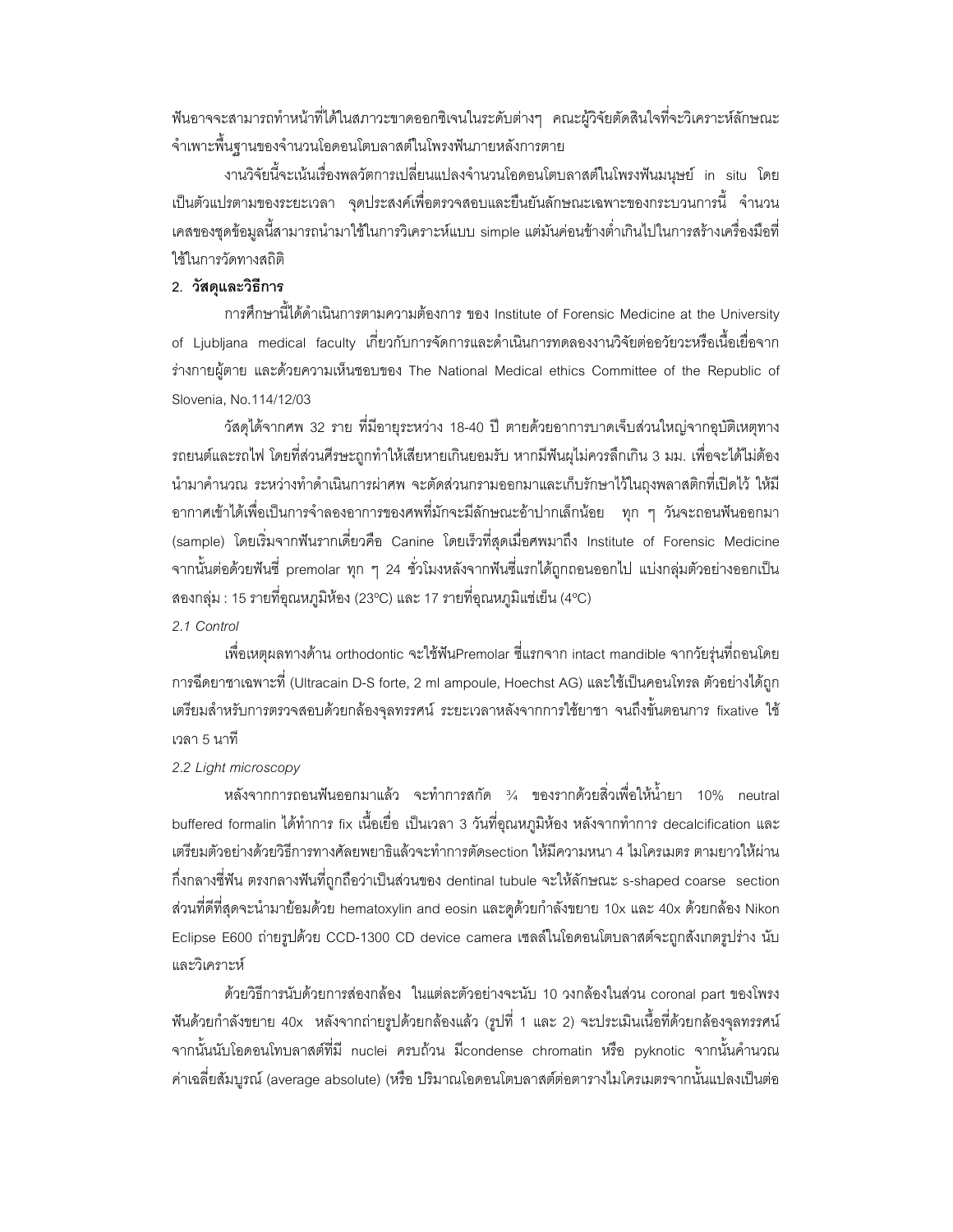ตารางมิลลิเมตร) ของความหนาแน่นของโอดอนโตบลาสต์ในแต่ละตัวอย่าง และเพื่อวินิจฉัย necrosis ด้วย กล้องจุลทรรศน์ จะต้องปล่อยให้เวลาผ่านพ้นไป แม้จะมากกว่า 12 ชม. (10)

### 3. ผลการทดลองและอภิปราย

# 3.1 ความหนาแน่นของโอดอนโตบลาสต์

โดยการนับจำนวนโอดอนโตบลาสต์ในตัวอย่างที่นำมาใน 24 ชั่วโมงแรกภายหลังการตาย คณะผู้วิจัย ได้ประมาณค่าความหนาแน่นเฉลี่ยของโอดอนโตบลาสต์ต่อตารางมิลลิเมตรในพื้นที่มีชีวิตของผู้ใหญ่คอเคเชี่ยน ้อายุ 18-40 ปี ผลที่ได้คือ 11,764 โอดอนโตบลาสต์ต่อตารางมิลลิเมตรในค่าเฉลี่ยของทุกเคส ซึ่งสอดคล้องกับ ้ค่าประมาณ 11,000 โอดอนโตบลาสต์ต่อตารางมิลลิเมตรหลังจากการเตรียมตามวิธีของ Murray et al. (11) และในการศึกษาอื่นรายงานว่า 350 โอดอนโตบลาสต์ต่อ ความยาว 1 มม.ของ pulp dentin border (12) ี การศึกษาเพื่อการหาความหนาแน่นของโอดอนโตบลาสต์ได้ถูกจัดทำขึ้นในหนู Wistar หลาย ๆ ช่วงอายุ (13) และลิง Rhesus Macaca อายุระหว่าง 4-5 ปี(14)

#### 3.2 Linear regression model for absolute values of density of odontoblasts

โมเดลการถดถอยเชิงเส้นสำหรับค่าความหนาแน่นสมบูรณ์ของโอดอนโตบลาสต์ หลังจากประเมิน ความหนาแน่นโอดอนโตบลาสต์ในแต่ละตัวอย่าง คณะผู้วิจัยได้คำนวณค่าพารามิเตอร์ของโมเดลสมการถดถอย เชิงเส้น (linear regression model) สำหรับการประเมินระยะเวลาหลังการตาย (ตาราง 1)

| Table 1<br>Parameters of the linear regression model for estimating the time since death<br>according to the density of odontoblasts per $\mu$ m <sup>2</sup> . |                              |                            |  |  |
|-----------------------------------------------------------------------------------------------------------------------------------------------------------------|------------------------------|----------------------------|--|--|
| Group                                                                                                                                                           | Room                         | Refrigerated               |  |  |
|                                                                                                                                                                 | temperature                  | temperature                |  |  |
| $OD'$ mean                                                                                                                                                      | 0.01225                      | 0.01139                    |  |  |
| OD' S.D.                                                                                                                                                        | 0.00264                      | 0.00267                    |  |  |
| Adjusted $R^2$                                                                                                                                                  | 0.844                        | 0.759                      |  |  |
| $F$ -test ( $P$ value)                                                                                                                                          | 130.388 (0.000)              | 120.559 (0.000)            |  |  |
| a (t-test, P value)                                                                                                                                             | 0.00990(8.563, 0.000)        | 0.01056 (9.121, 0.000)     |  |  |
| $b, (t-test, P value)$                                                                                                                                          | $0.00013 (-15.742, 0.000)$   | $0.00012 (-15.486, 0.000)$ |  |  |
| h friend Dankool                                                                                                                                                | <b>COMO DE CENTA CECACIO</b> | ורכמה דרו ר/ וכמון ה       |  |  |

#### ตาราง 1

 $(1)$ 

คณะผู้วิจัยใช้สมการ linear regression model ดังนี้

$$
OD_s = a + \beta_{OD'} OD_c' + \beta_t t_s + u_s
$$

ซึ่ง OD เป็นค่าความหนาแน่นของโอดอนโตบลาสต์ในตัวอย่าง s OD ้ เป็นค่าความหนาแน่นของ โอดอนโตบลาสต์ในตัวอย่างแรกของแต่ละเคส cและt เป็นจำนวนชั่วโมงที่ล่วงเลยไปนับตั้งแต่การตายจนกระทั่ง นำตัวอย่างฟันมาจากศพ $\alpha$ ,  $\beta_{\text{on}}$  และ  $\beta$ , แทนค่าพารามิเตอร์ของ regression model โดย  $\alpha$  เป็นค่า intercept  $\beta_{\rm oo}$ ้ เป็นค่า regression coefficient ของค่าความหนาแน่นของโอดอนโตบลาสต์ในแต่ละตัวอย่าง  $\,$ ß, เป็นค่า regression coefficient ซึ่งเป็นค่าผันแปรของความหนาแน่นโอดอนโตบลาสต์ตามเวลาที่ผ่านไปหลัง การตาย

ค่าความหนาแน่นของโอดอนโตบลาสต์ในตัวอย่าง (OD<sub>s</sub>) เป็นตัวแปรตาม คณะผู้วิจัยใช้เวลา t ูค่าโอ ิดอนโตบลาสต์ในตัวอย่างแรกของแต่ละเคส (OD ) เป็นตัวแปรต้น แต่ละตัวอย่างจะมีลักษณะเฉพาะของ รวมทั้งความหนาแน่นหรือปริมาณของโอดอนโตบลาสต์ในตลอดระยะเวลาการมีชีวิต ตัวเคง  $\mathsf{u}$ . เป็น disturbance term ซึ่งเป็นตัวแทนความแตกต่างระหว่าง regression model และความเป็นลักษณะเฉพาะ บุคคลในแต่ละตัวอย่าง (OD)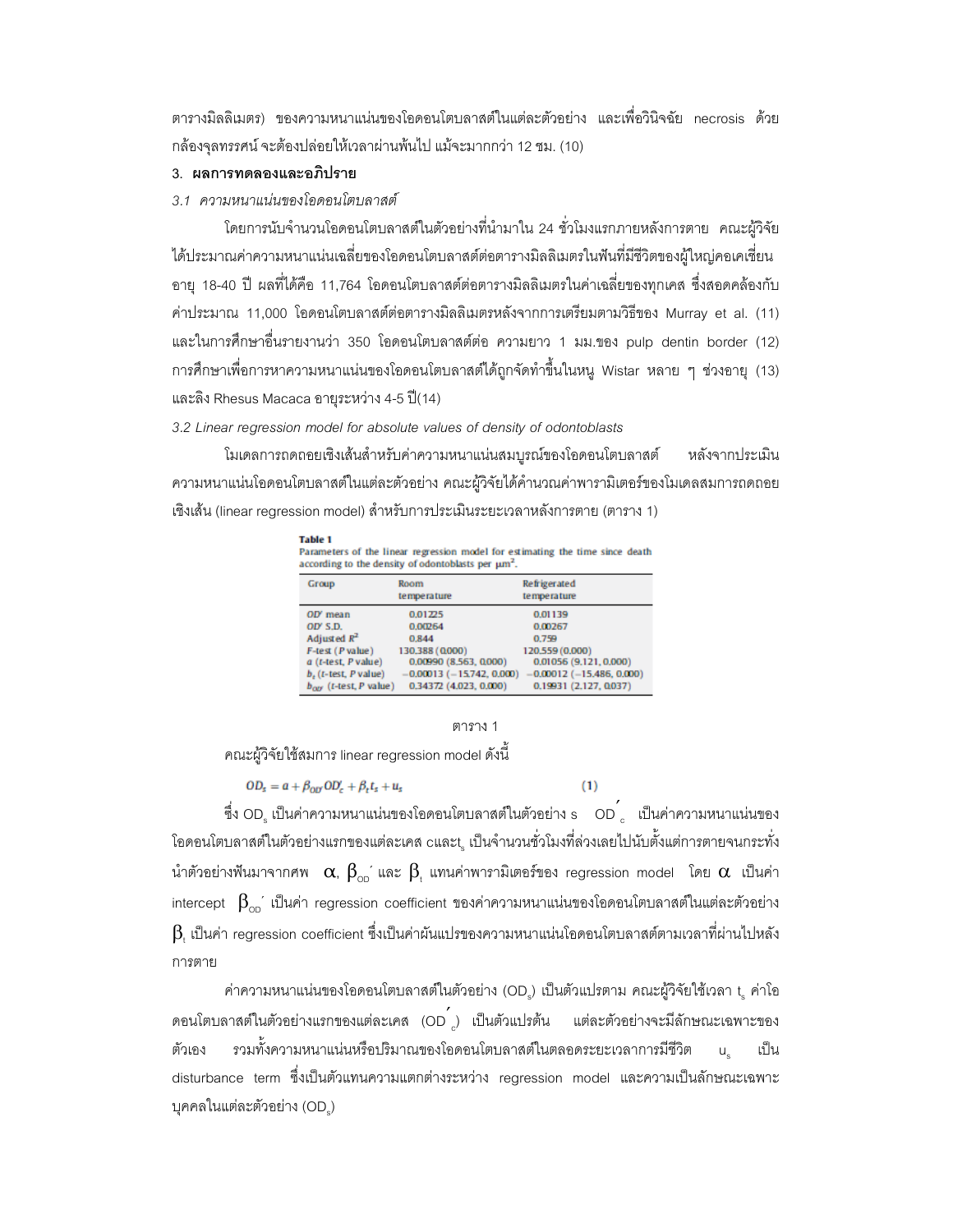ค่า regression coefficient แสดงความไม่เป็นอิสระของตัวแปรตาม ( ความหนาแน่นของโอดอนโตบ ลาสต์ในกรณีนี้) และตัวแปรต้น (ความหนาแน่นของโอดอนโตบลาสต์ในตัวอย่างแรกของแต่ละเคส และเวลาที่ ี ผ่านไปภายหลังการตายแล้วเก็บตัวอย่างมา) สมการที่ 1 (Eq1) ดังนั้นสภาวะที่ความหนาแน่นของโอดอนโตบ ลาสต์ในแต่ละตัวอย่าง s จึงขึ้นอยู่กับค่าเฉลี่ยของจำนวนโอดอนโตบลาสต์ในเวลาตาย (intercept  $\alpha$ ) ความ หนาแน่นของโอดอนโตบลาสต์ในตัวอย่างแรกของแต่ละเคส c (OD ) เวลาที่ผ่านไปหลังการตายจนกระทั่งนำ ้ตัวอย่างมาจากศพ (t.) และค่า stochastic disturbance (u.) ซึ่งเป็นอิสระจากตัวแปรอื่น ๆ

การวิเคราะห์ regression analysis ทดลองเพื่อประเมินค่าพารามิเตอร์ (regression coefficients) ของ regression model ตามที่ linear regression model (1) คณะผู้ทดลองใช้สมการที่ 2 (Eq2) เพื่อประเมิน ค่าพารามิเตอร์ของโมเดล

> $\overline{OD}_s = a + b_{\alpha r} OD'_r + bt_s$  $(2)$

โดยที่OD. เป็นค่าประมาณความหนาแน่นของโอดอนโตบลาสต์ในตัวอย่าง s และเนื่องจากเป็นค่าประมาณ ไม่ใช่เป็นค่าที่ได้จากการวัดที่แท้จริง ดังนั้นจึงไม่ต้องมี disturbance term (u) ในสมการ 2 คณะผู้วิจัยได้ทำการ เปลี่ยนสัญลักษณ์ในสมการจาก  $\alpha$  และ  $\beta$  เป็น a และ b ตามลำดับ เพื่อแสดงความจริงที่ว่าค่านี้เป็นค่า ประเมินไม่ใช่ค่าที่เป็นจริงเหมือนกับค่าในสมการที่ 1

จาก model แสดงให้เห็นว่าค่าเฉลี่ยลดลง 130 โอดอนโตบลาสต์ต่อตารางมิลลิเมตรต่อชั่วโมงที่ ้ อุณหภูมิห้อง และ 120 โอดอนโตบลาสต์ต่อตารางมิลลิเมตรต่อชั่วโมงที่สภาวะอุณหภูมิตู้เย็น และโดยการ เปรียบเทียบค่า b<sub>op</sub>´ ของทั้งสองกลุ่ม สามารถสรุปได้ว่า ลักษณะเฉพาะตัวของบุคคลจะแสดงให้เห็นเด่นชัด มากกว่าในกลุ่มอุณหภูมิห้อง

่ เพื่อดูว่า regression coefficient ของทั้งสองกลุ่มเพื่อระยะเวลาหลังการตายจะเกี่ยวหรือไม่กับ อุณหภูมิ คณะผู้วิจัยได้ตั้งสมมติฐานดังนี้ H $_{_0}$  :  $\beta_{_{\rm iRoom}}$ = $\beta_{_{\rm iRefridge}}$  ค่า *t*-test แสดงให้เห็นว่าเราไม่สามารถปฏิเสธ สมมติฐานนี้ได้ (*t*= -t.0937, P=0.276)

หลังจากได้ประมาณค่าส้มประสิทธิ์การถดถอย (regression coefficient) สำหรับ regression model (2) มันค่อนข้างง่ายในการคำนวณเวลาเฉลี่ยของการคงอยู่ของโอดอนโตบลาสต์ภายหลังการตาย หลังจากเวลา ได้ผ่านไป ค่าความหนาแน่นของโอดอนโตบลาสต์ OD เป็น ศนย์ เวลาเฉลี่ยของกล่มประชากรที่ได้จากการ สังเกตสามารถคำนวณได้โดยตรงจากรูป 3 และ 4 เป็นเวลาที่ regression curve ตัดแกน x ของทั้งสองกราฟ



(ตรรกะเดียวกันสำหรับการทดสอบที่อุณหภูมิห้องและที่ 4ºC ณ จุดบนกราฟ ค่าความหนาแน่นของโอดอนโตบ  $\bar{O}\bar{D_s} = a + b_{O\bar{D}'} O\bar{D'_c} + b_t t_s$ ิลาสต์ OD เป็น ศูนย์ ดังนั้นจาก regression model (2) ซึ่ง เราจะได้  $0 = a + b_{00'} 0D'_{c} + b_{t}t_{s}$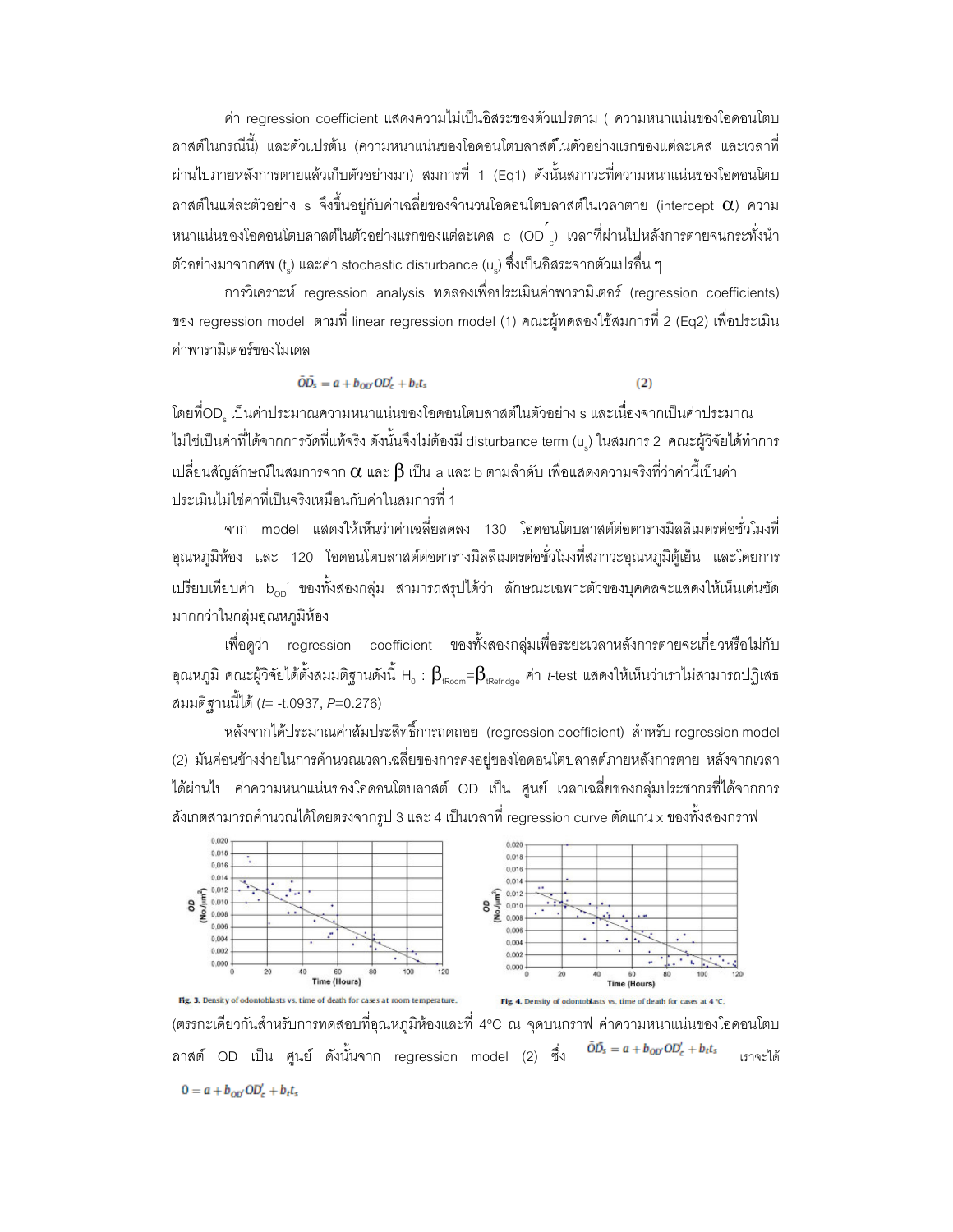เนื่องจากใช้การคำนวณระยะเวลาการคงอยู่ของโอดอนโตบลาสต์เป็นค่าเฉลี่ย (สำหรับทุกเคสและทุก ตัวอย่าง) แทนที่จะใช้ความหนาแน่นของโอดอนโตบลาสต์ในตัวอย่างแรกของแต่ละเคส c (OD  $_{\rm c}$ ) ดังนั้นจึงควร ใช้ค่าเฉลี่ยของความหนาแน่นของโอดอนโตบลาสต์ในตัวอย่างแรกacrossกับทุกเคส (OD<sup>'</sup>) :

# $0 = a + b_{00} \bar{O} \bar{D} + b_t \bar{t}$

ในลักษณะนี้เราจะไม่ได้เวลาสำหรับแต่ละตัวอย่าง t, แต่ได้ค่าเฉลี่ยของเวลาของการคงอยู่ของโอดอน '4-(
-- t, /

! --- %-%- &# -!"/%\$!

$$
\bar{t} = \frac{a + b_{00'}\tilde{O}\tilde{D}'}{-h} \tag{3}
$$

จากสมการ 3 จะสามารถคำนวณค่าความคงอยู่ของโอดอนโตบลาสต์ด้วยค่า 95% confidence interval (ช่วง ความเชื่อมั่น) ซึ่งได้เป็น 110.03±14.12 ชั่วโมง หรือ 4.58±0.59 วันที่อุณหภูมิห้อง และ 111.53±9.35 ชั่วโมง หรือ 4.64±0.38 วันที่ 4°C (รูปที่ 3 และ 4)

3.3 Linear regression model for relative values of odontoblast density

ความเป็นไปได้อื่น ๆ ในการคำนวณลักษณะเฉพาะบุคคลสำหรับแต่ละเคส เพื่อนำมาคำนวณ ความสัมพันธ์ของความหนาแน่นของโอดอนโตบลาสต์ในแต่ละตัวอย่าง(ความหนาแน่นโอดอนโตบลาสต์ของแต่ ละคนต่อความหนาแน่นโอดอนโตบลาสต์ในฟันที่นำมาเป็นตัวอย่างซี่แรกของคน ๆ นั้น) จาก linear regression model (1) คณะผู้วิจัยได้ รวมในโมเดลที่เป็นค่า absolute value ของความหนาแน่นโอดอนโตบลาสต์ใน ตัวอย่างแรกของแต่ละเคส (OD  $_{\rm c}$ ) เพื่อคำนวณลักษณะ characteristic ของแต่ละเคส ซึ่งความหนาแน่นโอดอน โตบลาสต์ในแต่ละเคสจะมีความสัมพันธ์กับตัวอย่างแรกของแต่ละเค<mark>ส</mark>

Linear regression model และค่า absolute value ของความหนาแน่นโอดอนโตบลาสต์ จะนำไปสู่ข้อ ควรพิจารณาที่ว่าลักษณะ personal characteristics ของแต่ละเคส เป็นตัวแปรอิสระที่เพิ่มขึ้นมา linear regression model ได้ทำการปรับค่านี้ให้สามารถตัดลักษณะ personal characteristic ออกไปจากการคำนวณ ได้ คณะผู้วิจัยได้เปลี่ยน linear regression model เป็นดังนี้

$$
ODR_s = a + \beta_t t_s + u_s \tag{4}
$$

โดยที่ ODR $_{\rm s}$  เป็นค่าของ relative density of odontoblasts คณะผู้วิจัยแยกความหนาแน่นโอดอนโตบ ลาสต์ในตัวอย่างแรกของแต่ละเคสออกไปจากโมเดลนี้

| Table 2<br>Parameters of the linear regression model for estimating the time since death<br>according to relative density of odontoblasts per $\mu$ m <sup>2</sup> . |                              |                            |                            |  |
|----------------------------------------------------------------------------------------------------------------------------------------------------------------------|------------------------------|----------------------------|----------------------------|--|
|                                                                                                                                                                      | Group                        | Room temperature           | Refrigerated temperature   |  |
|                                                                                                                                                                      | Adjusted $R^2$               | 0.884                      | 0.792                      |  |
|                                                                                                                                                                      | F-test (P value)             | 365.223 (0.000)            | 289.583 (0.000)            |  |
|                                                                                                                                                                      | $a$ (t-test, P value)        | 1.14462 (37.292, 0.000)    | 1.14500 (27.758, 0.000)    |  |
|                                                                                                                                                                      | $b.$ ( $t$ -test, $P$ value) | $0.01025 (-19.111, 0.000)$ | $-0.01015(-17.017, 0.000)$ |  |

จาก table 2 ผลการวิเคราะห์แดสงให้เห็นความสัมพันธ์ของเวลาและการลดลงของโอดอนโตบลาสต์ ภายหลังการตายด้วยค่า 1.025% ต่อชั่วโมงที่อุณหภูมิห้อง และ 1.015% ที่อุณหภูมิตู้เย็น

ตาม regression model ที่คณะผู้วิจัยได้ประมาณค่า absolute density ของโอดอนโตบลาสต์ คณะผู้วิจัยได้ทดสอบสมมติฐาน H $_{_0}$  : B $_{_{\rm Room}}$  = B $_{_{\rm Refrig}}$  สำหรับ relative density of odontoblast จุดประสงค์ของ การทดสอบสมมติฐานเพื่อหาค่า regression coefficient แสดงให้เห็นว่าระยะเวลาหลังการตายจะมีผลมากกว่า อุณหภูมิ ค่า *t*-test แสดงให้เห็นว่าไม่สามารถ reject สมมติฐานนี้ได้ (*t* = -0.1071, P = 0.915)